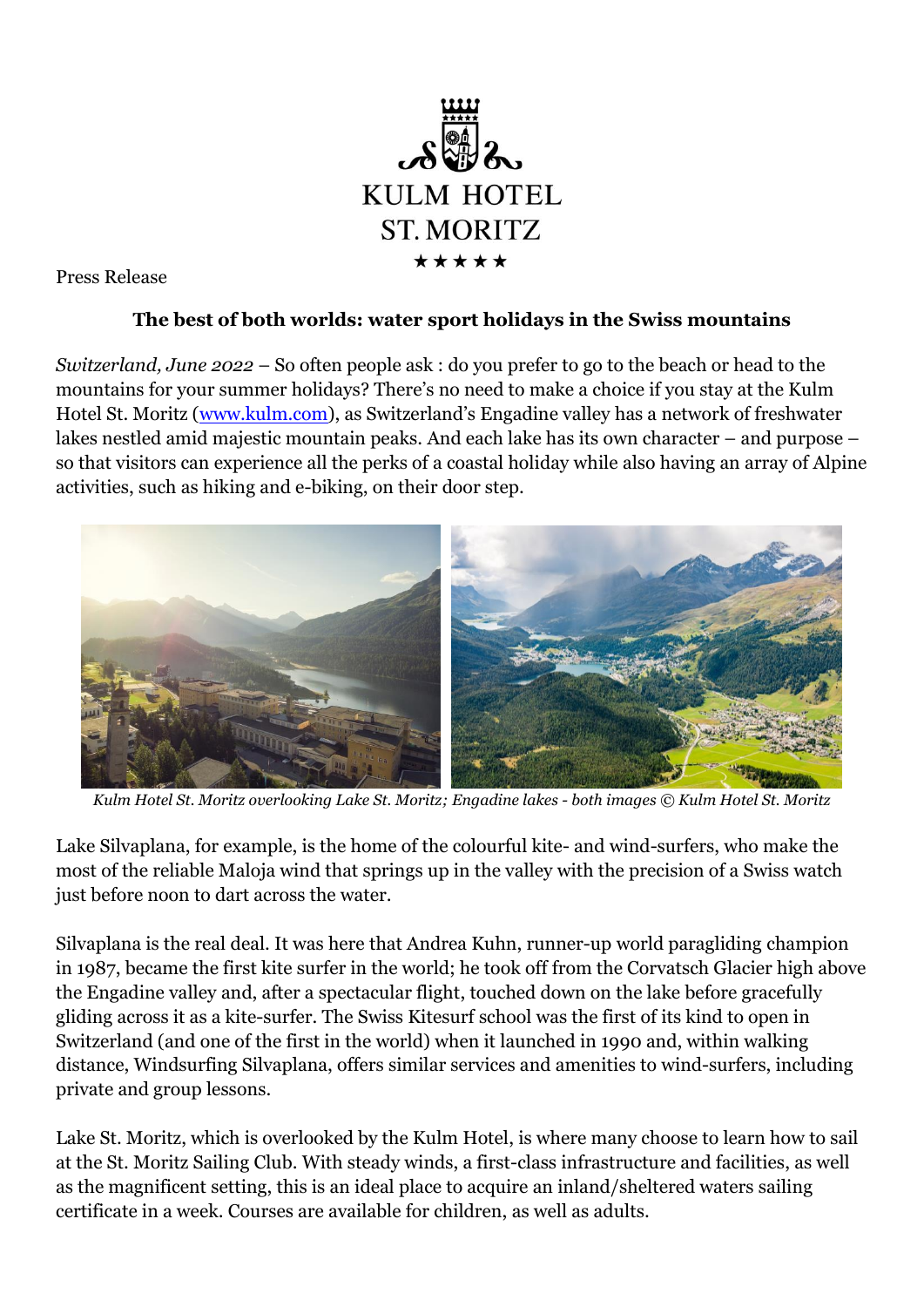Those who prefer to take life at a slower pace can always hire a stand-up paddleboard on Lake St. Moritz (or Lake Silvaplana in the morning before the Maloja picks up), while those in search of a natural swimming pool will want to head to Lej da Staz or Lej Marsch, two of the smallest Engadine lakes and therefore the warmest. Both lakes are idyllically situated in the midst of the great outdoors, giving visitors a chance to really get away from it all and connect with nature. Lej Marsch even has a sandy beach – at 1812 metres above sea level!

Back at the Kulm Hotel St. Moritz after a long day of outdoor activities, the in-house spa provides multiple opportunities to continue with water therapy, whether it's a swim in the indoor lap pool, a session in the heated outdoor pool with its various water jets while being mesmerised by the stunning view of the valley or a hydro-massage or herbal bath in one of the treatment rooms.

In the 19th century, St. Moritz was a very popular summer holiday destination, to which loyal customers retreated year after year "to take the waters" of the valley's healing springs that date back almost 3,500 years. Today, the stunning natural landscape, with its glaciers, creeks, rivers, lakes and snow-capped peaks, plus the modern spa facilities offered by the hotel, make it the perfect place to enjoy the best of both worlds – the mountains and the water.



*Kite-surfing on Lake Silvaplana; stand-up paddle boarding on Lake St. Moritz - both images © Filip Zuan for Engadin St. Moritz Tourismus*

Room rates at the Kulm Hotel St. Moritz start from CHF655 (approx £540) for two people sharing a double room on a half-board basis and including unlimited access to the Kulm Spa St. Moritz and all the open mountain railways. To book, call  $+41818368000$ , email  $info@kulm.com$  or visit [www.kulm.com](http://www.kulm.com/)

\*\*\*

## **Notes for Editors**

**Kulm Hotel St. Moritz** [\(www.kulm.com\)](http://www.kulm.com/) was the first hotel to be built in St. Moritz. The Kulm Hotel opened its doors in 1856 and immediately became popular for summer spa and painting holidays, particularly among the British who comprised around 75% of the hotel guests. The then owner of the Kulm Hotel, Johannes Badrutt, initiated winter holidays to St. Moritz from 1864 and, as a result, the hotel, resort and Switzerland itself celebrated 150 years of winter tourism in the 2014/15 season.

Since the 19th century, the Kulm Hotel has changed considerably through expansion and renovation, but the fabulous